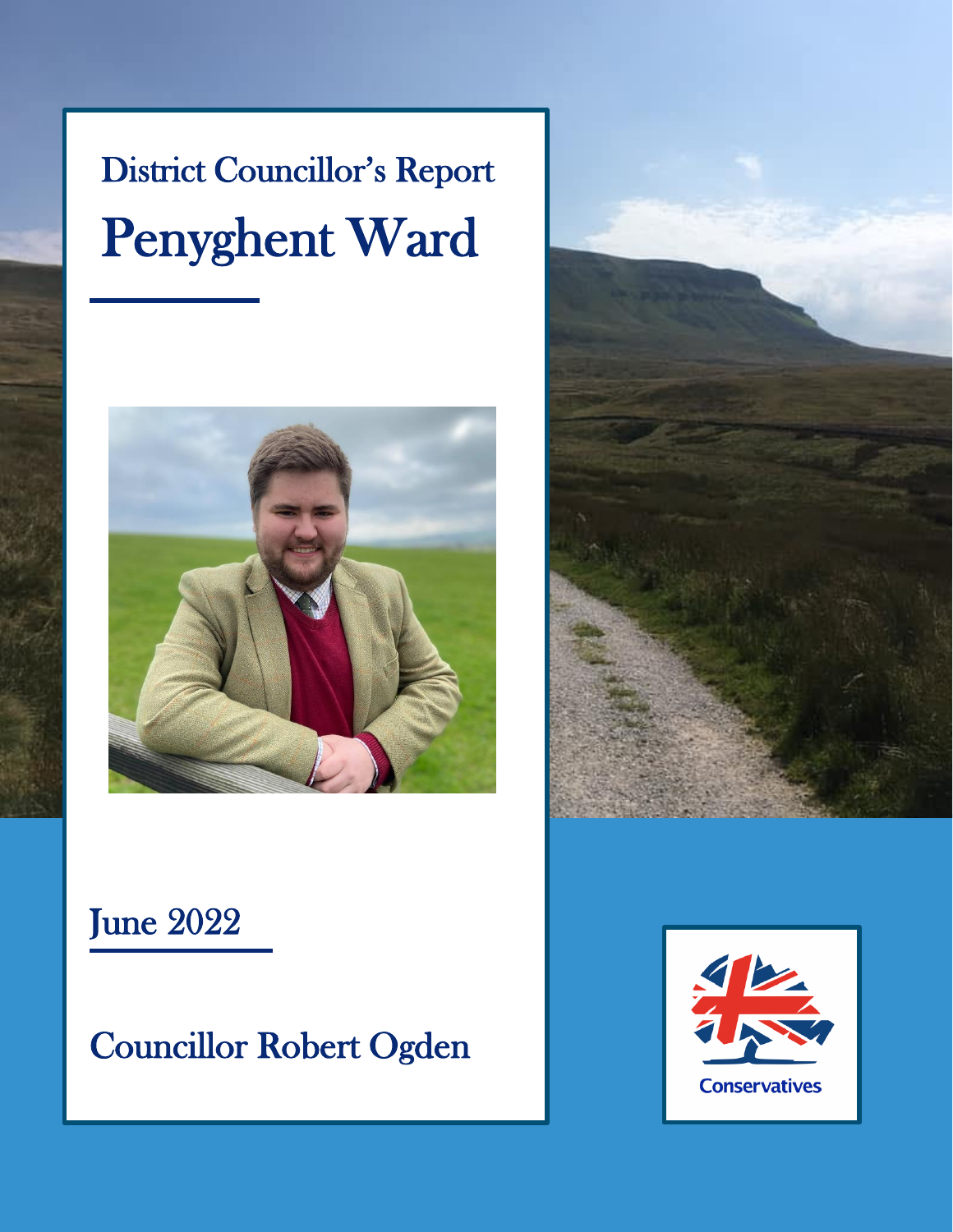#### **Resilient Communities**

At the final Annual Meeting of Craven District Council, I was voted in by members of all sides to serve as the Lead Member for Resilient Communities. As the most recently elected councillor, and the youngest, I recognise that this is a great honour. I look forward to working with officers in the final months before Local Government Reorganisation merges



Craven into the North Yorkshire unitary authority on the  $1<sup>st</sup>$  April 2023.

This role covers a broad number of responsibilities, including the Ward Member Grant scheme, Leisure facilities, community initiatives and Health. Planning gain is one area I have a particular interest in, considering the Lord's Close development has a significant planning gain proposal that would deliver a number of projects in Penyghent Ward. There are examples across the district where this has increased the 'resilience' of communities, and therefore it is fitting that this should be one of my primary focuses moving forward.

I will be presenting my first report to Policy Committee later in the month, and I look forward to this unique opportunity to aid the delivery of crucial projects across Craven. It was at the Annual Meeting that I also accepted the position of Vice Chairman of the Licensing Committee, a committee I have served on since I was elected in May 2022.

#### **Ward Member Grant Scheme**

The Ward Member Grants is a scheme run by Craven District Council that enables councillors to dish out small grants to local community groups. I think it is an excellent opportunity to help those small groups that make a real difference in Penyghent. The scheme for 2022/23 is now open, and it will be the final opportunity to gain grants from Craven District Council before it is abolished. I strongly encourage you or your local community group to apply for funding! To find out more, and access the application form, please visit the CDC website using the following link:

[https://www.cravendc.gov.uk/community-living/grants-community-projects/craven](https://www.cravendc.gov.uk/community-living/grants-community-projects/craven-district-council-ward-member-grants/)[district-council-ward-member-grants/](https://www.cravendc.gov.uk/community-living/grants-community-projects/craven-district-council-ward-member-grants/)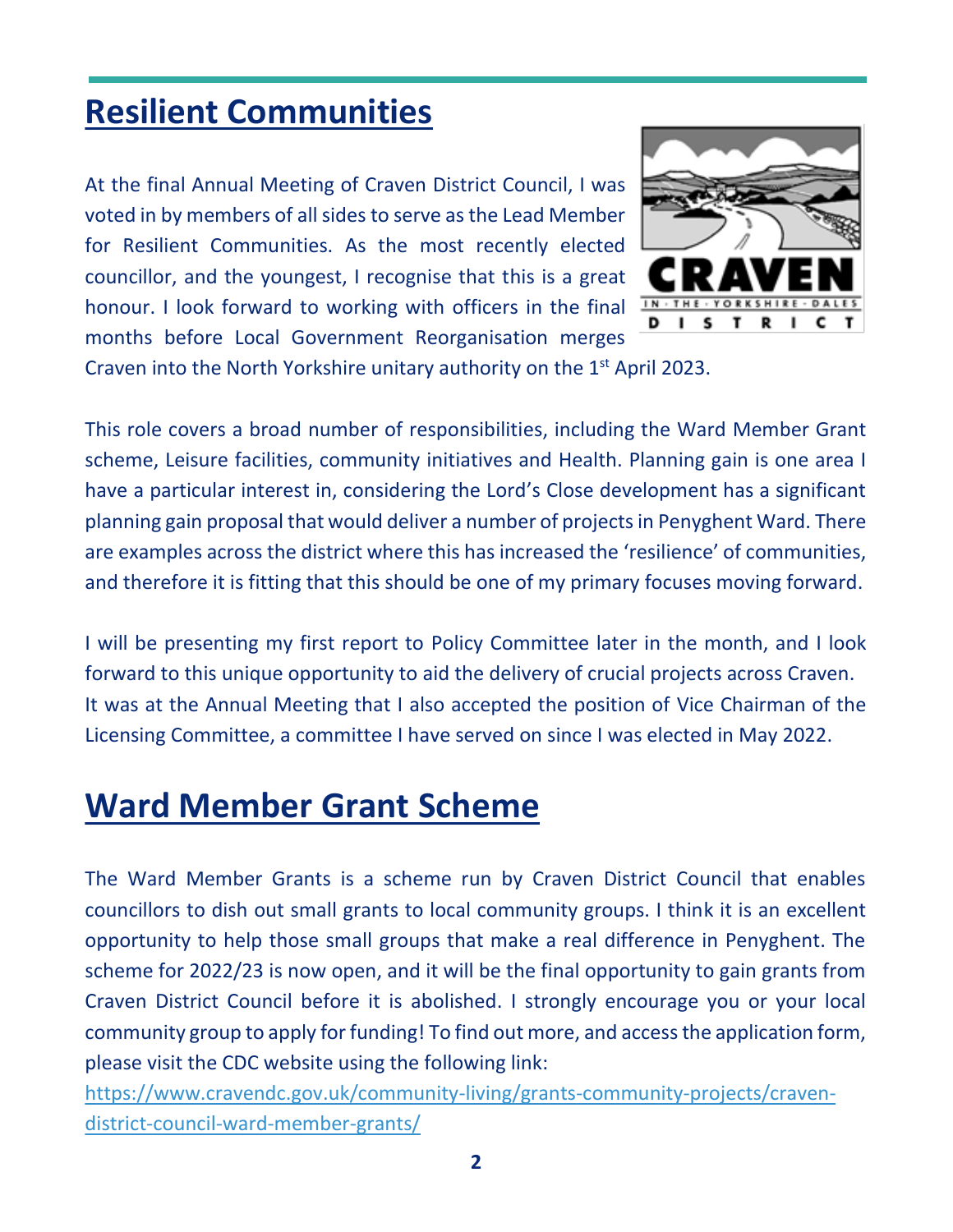### **Lord's Close Development, Giggleswick**

I have (finally) received an update from the Planning department regarding the Lord's Close development (**reference:** 2021/23539/FUL) in Giggleswick, which I relayed immediately to Giggleswick Parish Council. Below is the response from a planning officer:

*"This application has recently been passed to me to deal with and I have undertaken an assessment of the consultation responses that have been received. A number of issues have been identified as part of the consultation process some of which have been forwarded to the applicant's agent. However, to date I have had no response from the NYCC Highways Engineer and therefore have been unable to fully agree any amendments as they could potentially conflict with highway engineering requirements which may or may not be necessary. I am presently chasing up a response from the Highway Engineer as a matter of urgency. Regarding timescales on the application it is difficult for me to be precise other than to advise that the application will be referred to the planning committee for a decision at which time you will be formally notified of the date and time of the relevant meeting. As things stand I would anticipate another couple of months before all matters pertaining to the application can be resolved."*

The anticipated timescale would place a resolution of the application in July. However, it is worth noting that this is not a firm deadline commitment. I have already written of the uncertainty for our community that further delay will brings, and I will work with the planning department to ensure this does not drag on needlessly.

As the site is allocated for housing in the local plan, I don't expect this application to be flatly refused. Regardless, I will ensure that the application is brought before the planning committee so that a full and fair final decision can be reached.

#### **Hackney Carriage Table of Fares**

At a meeting of the Licensing Committee in May, members voted for a 33% increase on all tariffs, including soiling charges and extras. This is one of the responsibilities of the Licensing Committee, and I was eager to vote through this change following reports of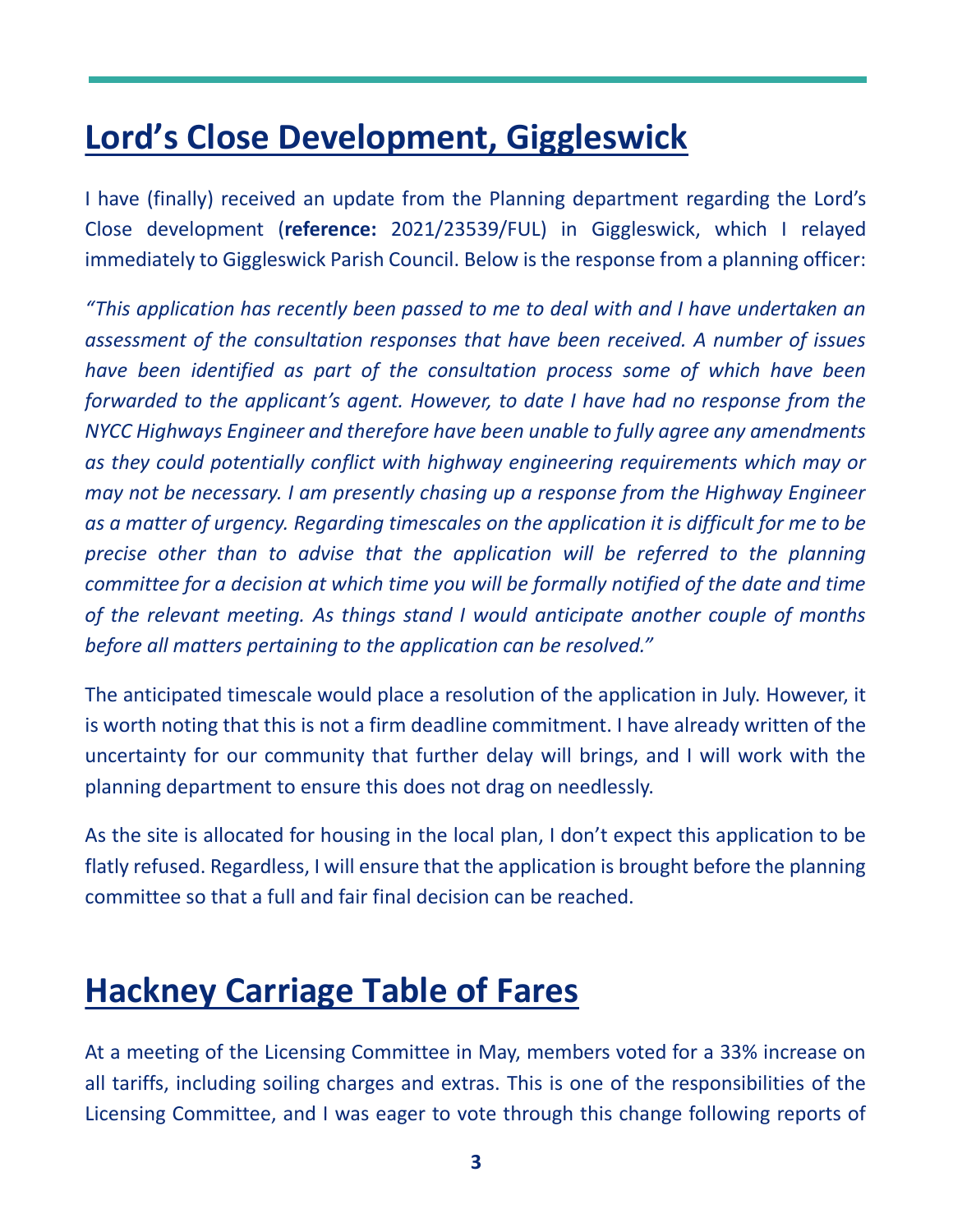Craven Taxi drivers being left with unsustainable costs after no change for a decade. Recent levels of inflation brought this to a head, and it became clear change was necessary. Whilst this does increase costs for customers, it must be recognised that failing to increase the tariff rate would lead many Hackney Carriage drivers either destitute or leaving the profession. Either is clearly not feasible, so the fair increases were brought in.

#### **Stainforth Foss Litter Bin Provision**

I am keenly aware that Stainforth Parish Council is putting in an enormous effort to try and alleviate the horrendous littering problem at the Stainforth Foss beauty spot. This is on top of the incredible efforts of individuals who have organised litter picks for a long time now, to plug the gap that large well-funded authorities have failed to deal with.

Unfortunately, the natural beauty of the site does bring with it antisocial behaviour and a waste management problem. The proposal put forward by the Parish Council early this year, to install a large bin that can be moved up the road to be emptied by Craven District Council, seems to indicate a big step forward.

For my part, I have sought assurances from Craven's Environmental Services department that the collection of the bin will not incur service charges, and will be continued after Local Government Reorganisation. Falling at those two final hurdles would of course be unthinkable, and snatching defeat from the jaws of victory.

## **Platinum Jubilee**

This past month saw the Queen's Platinum Jubilee, which successfully brought the whole nation together. Our communities saw the planting of trees, lighting of beacons and jovial celebrations with family and friends.

God Save the Queen.